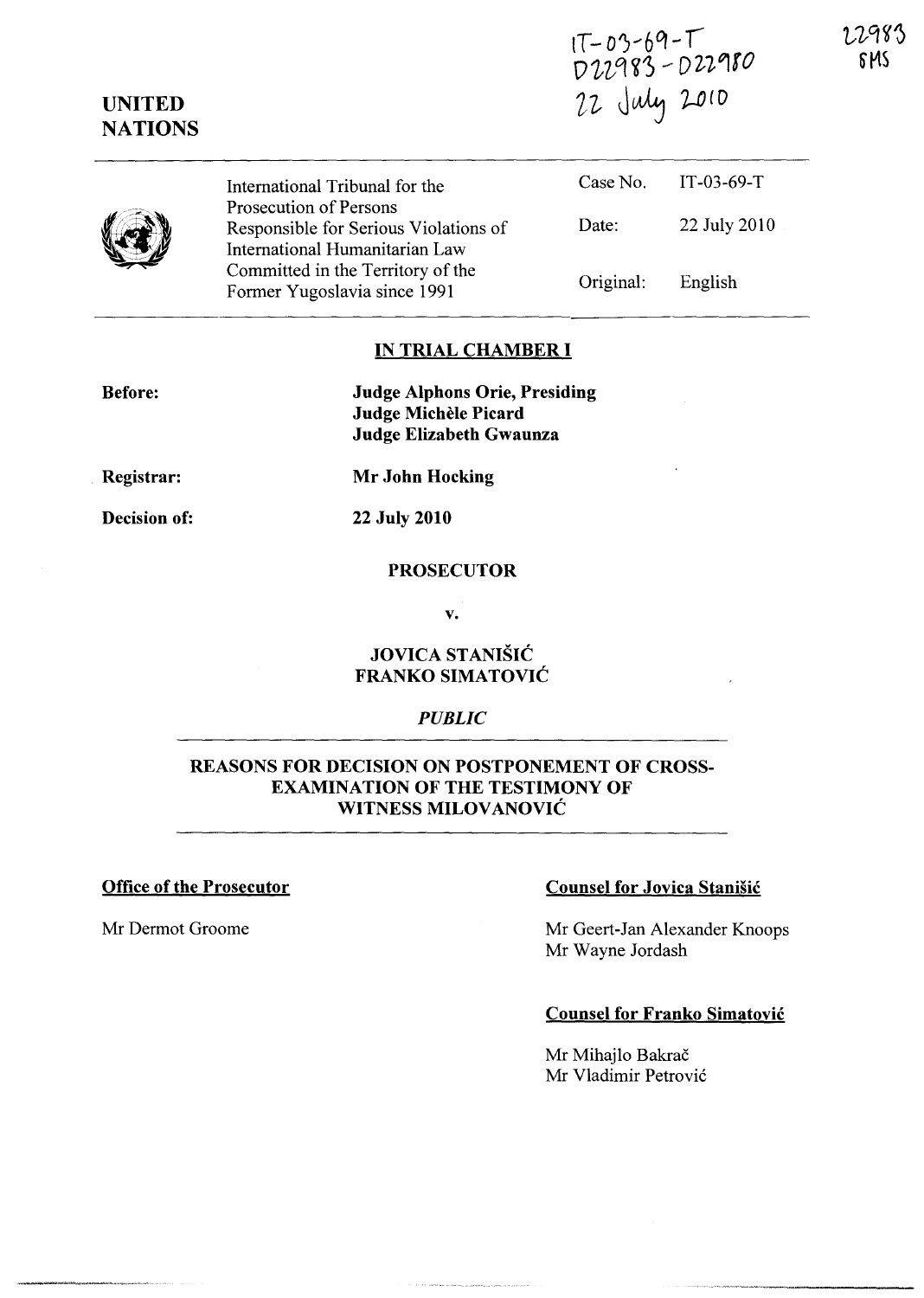# **I. PROCEDURAL HISTORY AND SUBMISSIONS**

1. On 15 April 2010, the Stanišić Defence and the Simatović Defence jointly filed a confidential motion requesting the Chamber to postpone the evidence of Witness Milovanović (the "Witness"),<sup>1</sup> which the Trial Chamber denied in its confidential decision dated 22 April 2010.<sup>2</sup> In the 22 April Decision, the Chamber left the possibility open for future requests as a consequence of the scope of the testimony being broader than foreseen in the 65 *ter* filing or arising from the material received from the Republic of Serbia, i.e. diaries and other documents retrieved from Ratko Mladić's home ("Mladić Material").<sup>3</sup>

2. On 21 April 2010, the Prosecution informed the Defence via electronic correspondence of the Witness' persistent refusal to cooperate with the Prosecution in relation to this case, and that due to the Witness' lack of cooperation there was no prior ICTY statement in which his knowledge of the roles of Mr. Stanišić and Mr. Simatović (together "the Accused") had been comprehensively explored.4 The Prosecution submitted that the Witness' prior "statement" therefore was limited to what the Witness had publicly said in the documentary "The Unit" and in his previous testimony in other cases. $5$ 

3. On 22 April 2010, the Stanisic Defence and Simatovic Defence orally requested the postponement of the testimony of the Witness in its entirety or, in the alternative, the postponement of his cross-examination.<sup>6</sup> The Stanišić Defence requested in the alternative the adjournment of the Witness' testimony for one day to allow for an opportunity to interview him.<sup>7</sup> The Prosecution made its oral response the same day. $8$ 

4. Also on 22 April 2010, the Chamber orally denied the request to postpone the entire testimony of the Witness and decided that the examination of the Witness was to start.<sup>9</sup> It granted, however, a delay of the cross-examination until Wednesday, 28 April 2010 and left open the possibility of reconsideration after hearing the examination-in-chief, in case the Witness provided testimony which would justify granting additional time to the Defence for the preparation of the

 $3$  22 April Decision, para. 6.

 $\mathbf{I}$ 

<sup>&</sup>lt;sup>1</sup> Urgent Joint Defence Request for Postponement of the Trial and the Testimony of Witness JF-054 with Confidential Annexes A-D, 15 April 2010 ("Motion"), para. 23.

 $2$  Decision on Urgent Joint Defence Request for Adjournment of the Trial and the Postponement of the Testimony of Witness JF-054, 22 April 2010 ("22 April Decision"), paras 4, 6-7.

<sup>4</sup> T. 4331-4333.

<sup>5</sup> T. 4344-4354.

<sup>6</sup> T. 4328-4330 [closed session], 4431.

<sup>7</sup> T. 4351, 4359-4360.

<sup>8</sup> T. 4344-4345.

 $9$  T. 4354.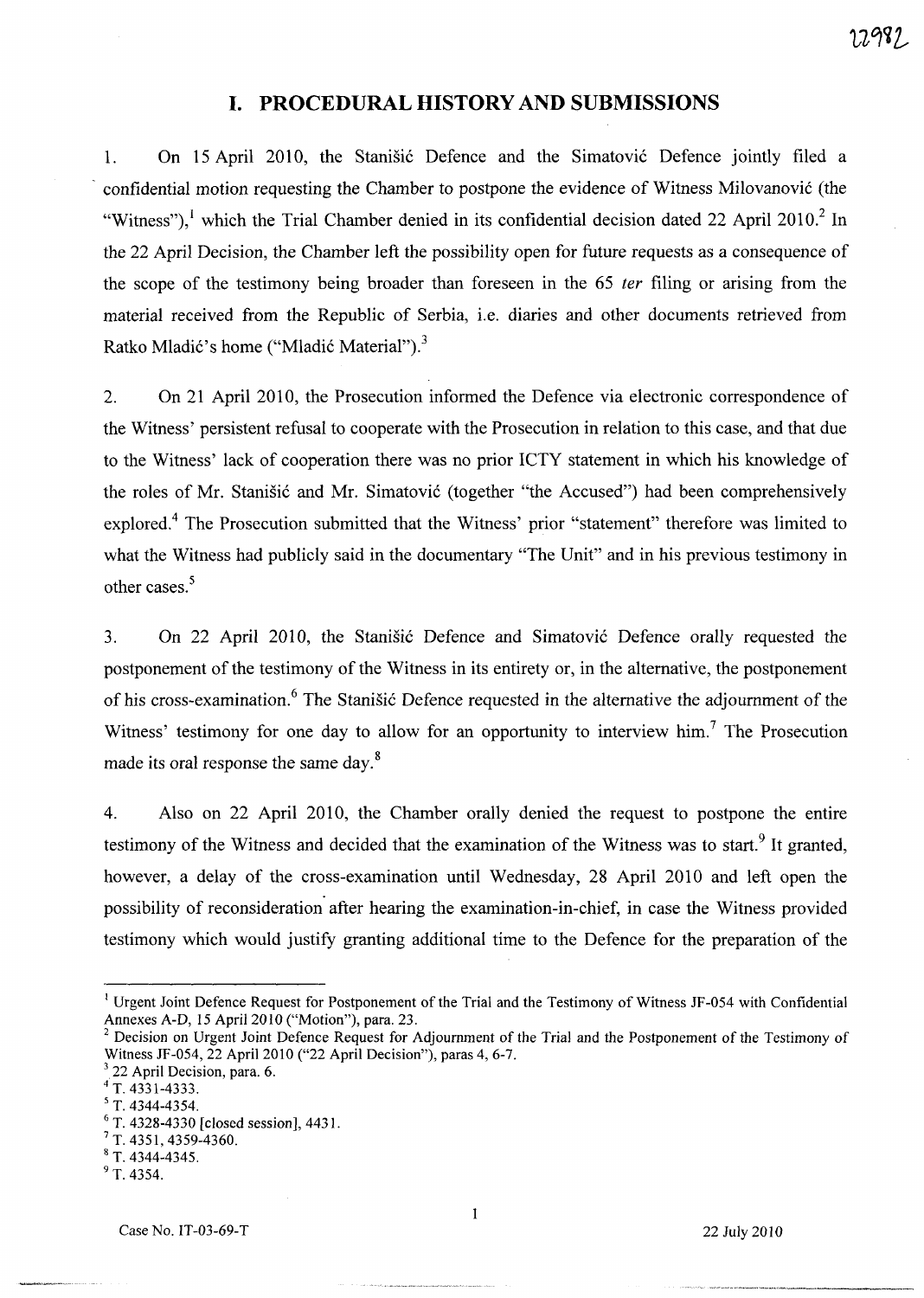cross-examination.<sup>10</sup> However, having heard the Witness' testimony in examination-in-chief, no further requests were made in this regard. The request to interview the Witness was made in the alternative and since the Chamber granted delayed cross-examination, this request did not require consideration. $11$ 

# **11. DISCUSSION**

5. The Chamber notes that the oral request for postponement of the testimony of the Witness raises additional arguments to those already addressed by the Chamber in the 22 April Decision. The Defence argues that it is disadvantaged by the fact that there is no prior statement of the Witness and also submitted that generally the issuance of a subpoena leads to an obligation for a witness to give a statement.<sup>12</sup> The Defence submitted that it was entitled to the Witness' previous evidence and "to the protection which flows from the disclosure rules, which is a reasonable time to consider that evidence, investigate it, and prepare for cross-examination.<sup>13</sup> The Defence added that their cross-examination might not be effective since the Witness might give evidence during his examination-in-chief relating to the content of the documents rather than to their authentication.<sup>14</sup> The Chamber hereby already establishes that this situation did not materialise.

6. The Prosecution responded that "there is no requirement that, before a witness can be called as a court witness, that person is compelled to write a statement"<sup>15</sup> and that due to the Witness' persistent refusal to cooperate, both parties were in the exact same position.<sup>16</sup>

7. According to Rule 66(A)(ii) of the Rules of Procedure and Evidence ("Rules"), the Prosecution shall disclose copies of the statements of all witnesses whom the Prosecutor intends to call to testify at trial, and copies of all transcripts and written statements taken in accordance with Rule 92 *bis,* Rule 92 *ter,* and Rule 92 *quater* of the Rules. <sup>I</sup> ?

8. The purpose of Rule 66 is the disclosure of any prior statements that have been obtained. The Chamber notes that the obligation to disclose witness statements extends to all prior statements in the custody or under the control of the Prosecution.<sup>18</sup> Rule 66 does not, however, require the

<sup>10</sup>*Ibid.* 

 $11$  T. 4359-4360.

<sup>&</sup>lt;sup>12</sup> T. 4331, 4333, 4338-4341.

 $^{13}$  T. 4337.

 $^{14}$  T. 4335.

<sup>&</sup>lt;sup>15</sup> T. 4344.

 $^{16}$  T, 4344, 4346.

 $17$  Rule 66(A)(ii).

<sup>18</sup>*Prosecutor* v. *Jean-Baptiste Gatete,* Case No. ICTR-2000-61-PT, Decision on Defence Motions for Disclosure pursuant to Rule 66(A)(ii) and commencement of Trial, 13 October 2009 *("Gatete* Decision"), para. 12.